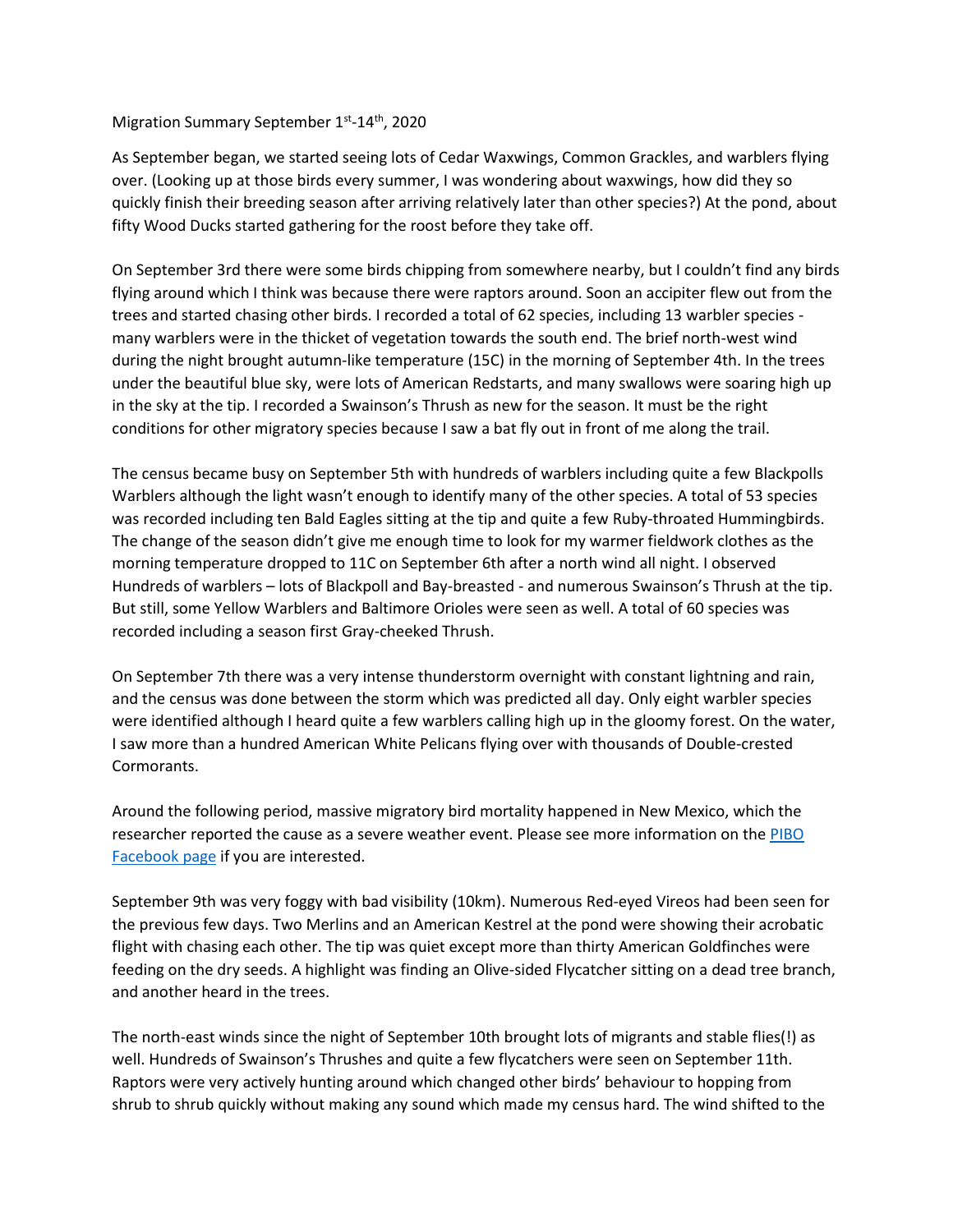south-east on September 12th although the numerous thrushes were still in the area. A couple of Northern Parulas, Wilson's Warblers, and lots of Magnolia and American Redstarts were seen as well, but not many as the day before. A total of 44 species was observed including a season first Northern Harrier. On September 13th quite a few Chimney Swifts flew over, and four Merlins and two Sharpshinned Hawk were observed. A total of 13 warbler species was recorded - many of them were in a big tree that fell over in the wet area where they can feed and bath while hiding from the raptors. In the twilight, hundreds of American Robins started moving toward the south (non-standard observation).

On September 14th, a total of 53 species including many thrushes and 14 warblers were recorded. Virginia Rail, Blue-headed Vireo, Western Palm Warbler, and a Song Sparrow were observed as new for the season. I was surprised by three Connecticut Warblers that showed up from the bush along the pond – the one seen the day before was season first. There were still many House Wrens and a couple of Indigo Buntings, but some sparrows started showing up as well. Many blackbirds and robins moving through the area day before must take off during the night since I hardly see them in the morning.

According to our record from the previous year, the morning temperature used to stay around 20C during the same period. However, it had been very dry with a lower temperature for the first half of September this year. It is important to recognize that our count will be lower for 2020 since we didn't open the netting operation, but I am still looking forward to seeing some more Winter Wrens and Brown Creepers and some other species for the next half month.

The summary was written by Sumiko Onishi. Northern Parula and Least Flycatcher by Sumiko Onishi.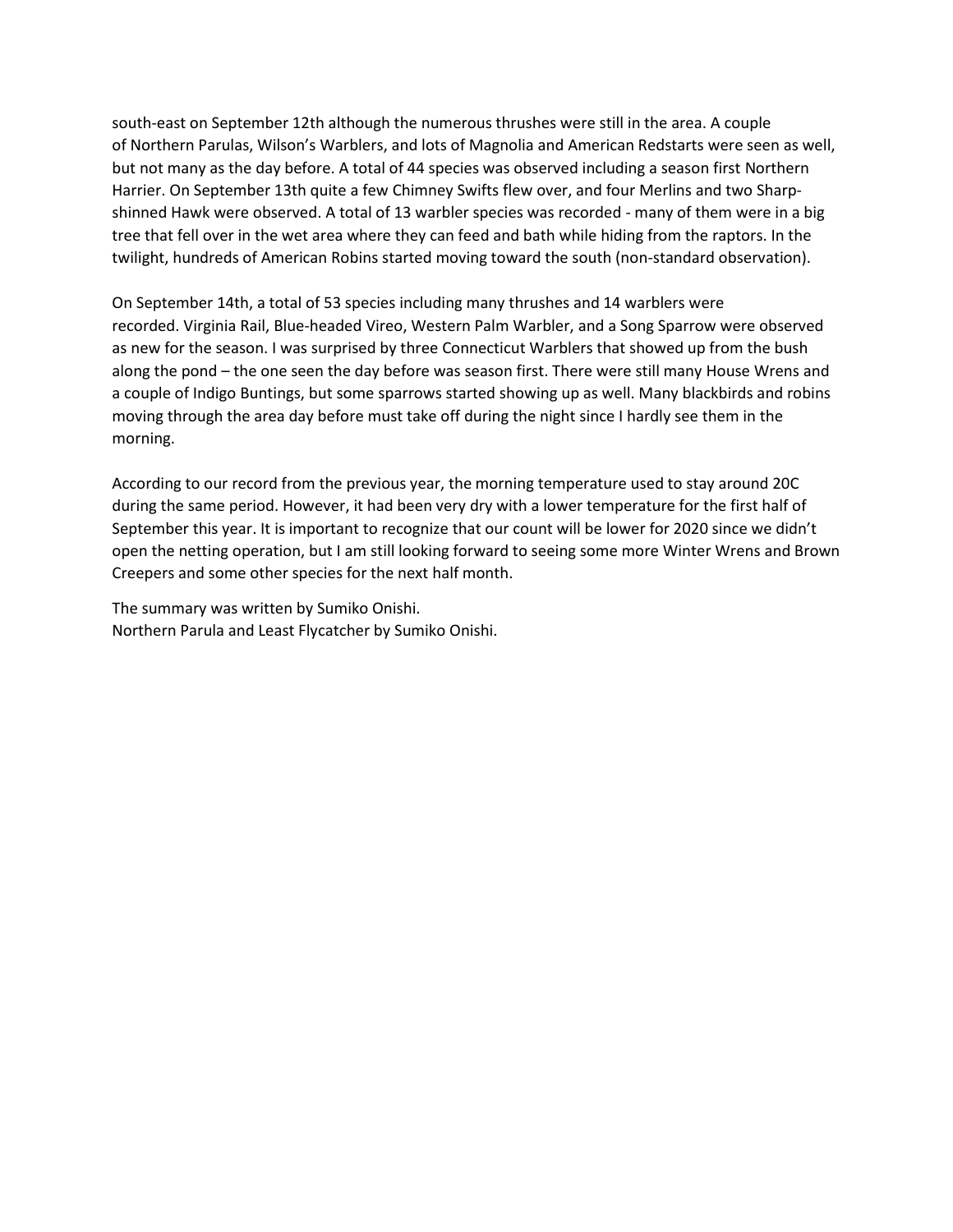